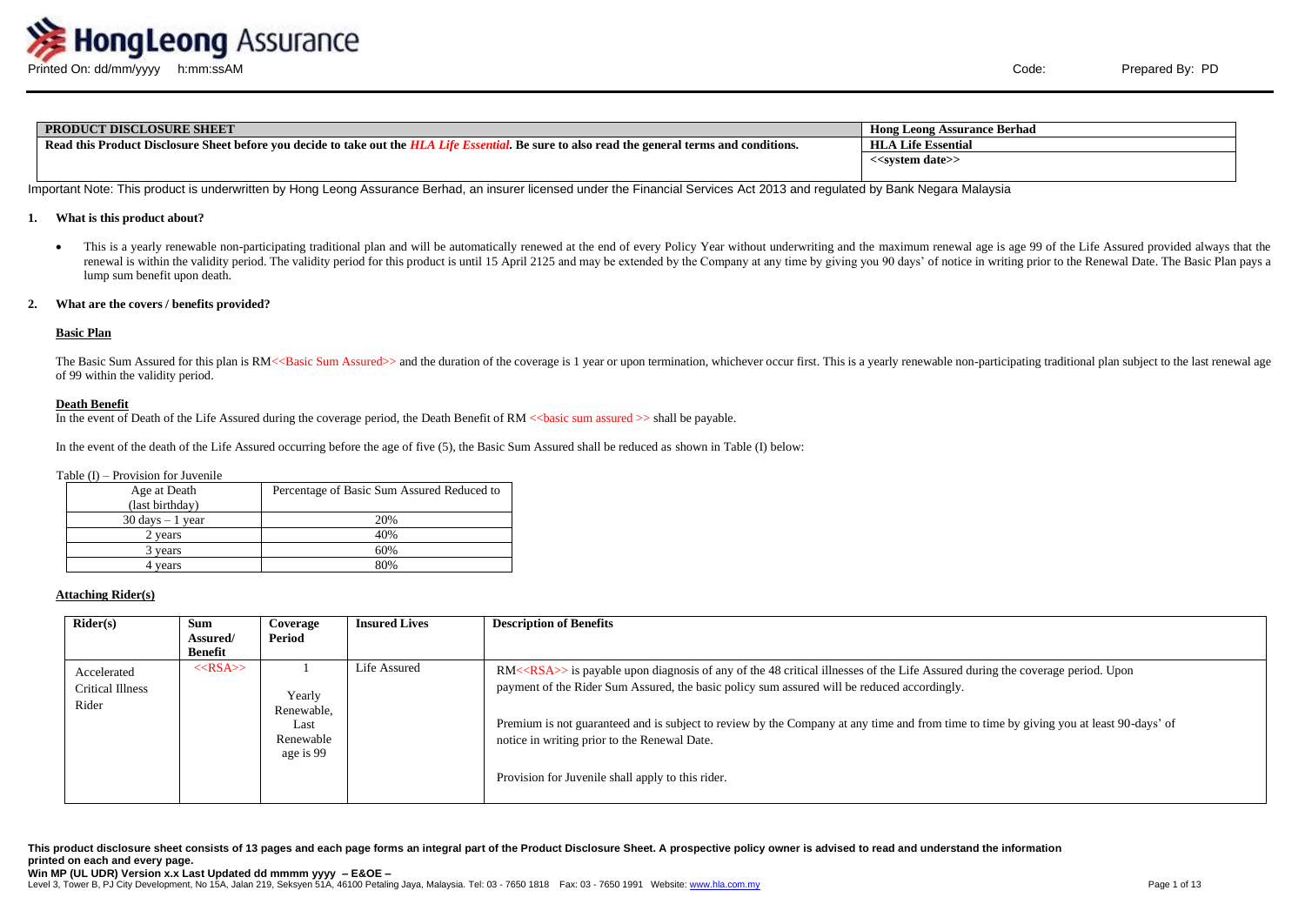|                         |            |              |                     | The following 48 critical illnesses are covered:                                                                                          |                                                                                                                                                                                                                                                                                                                   |
|-------------------------|------------|--------------|---------------------|-------------------------------------------------------------------------------------------------------------------------------------------|-------------------------------------------------------------------------------------------------------------------------------------------------------------------------------------------------------------------------------------------------------------------------------------------------------------------|
|                         |            |              |                     | 1. Stroke                                                                                                                                 | 25. Major Head Trauma                                                                                                                                                                                                                                                                                             |
|                         |            |              |                     | 2. Heart Attack                                                                                                                           | 26. Chronic Aplastic Anemia                                                                                                                                                                                                                                                                                       |
|                         |            |              |                     | 3. Kidney Failure                                                                                                                         | 27. Motor Neuron Disease                                                                                                                                                                                                                                                                                          |
|                         |            |              |                     | 4. Cancer                                                                                                                                 | 28. Parkinson's Disease                                                                                                                                                                                                                                                                                           |
|                         |            |              |                     | 5. Coronary Artery By-Pass Surgery                                                                                                        | 29. Alzheimer's Disease/Severe Dementia                                                                                                                                                                                                                                                                           |
|                         |            |              |                     | 6. Serious Coronary Artery Disease                                                                                                        | 30. Muscular Dystrophy                                                                                                                                                                                                                                                                                            |
|                         |            |              |                     | 7. Angioplasty and Other Invasive Treatments for Coronary Artery                                                                          | 31. Surgery To Aorta                                                                                                                                                                                                                                                                                              |
|                         |            |              |                     | Disease <sup>[1]</sup>                                                                                                                    | 32. Multiple Sclerosis                                                                                                                                                                                                                                                                                            |
|                         |            |              |                     | 8. End-Stage Liver Failure                                                                                                                | 33. Primary Pulmonary Arterial Hypertension                                                                                                                                                                                                                                                                       |
|                         |            |              |                     | 9. Fulminant Viral Hepatitis                                                                                                              | 34. Medullary Cystic Disease                                                                                                                                                                                                                                                                                      |
|                         |            |              |                     | 10. Coma                                                                                                                                  | 35. Cardiomyopathy                                                                                                                                                                                                                                                                                                |
|                         |            |              |                     | 11. Benign Brain Tumor                                                                                                                    | 36. Systemic Lupus Erythematosus With Severe Kidney                                                                                                                                                                                                                                                               |
|                         |            |              |                     | 12. Paralysis of limbs                                                                                                                    | Complications                                                                                                                                                                                                                                                                                                     |
|                         |            |              |                     | 13. Blindness                                                                                                                             | 37. Occupationally Acquired Human                                                                                                                                                                                                                                                                                 |
|                         |            |              |                     | 14. Deafness                                                                                                                              | Immunodeficiency Virus (HIV) Infection                                                                                                                                                                                                                                                                            |
|                         |            |              |                     | 15. Third Degree Burns                                                                                                                    | 38. Full-blown AIDS                                                                                                                                                                                                                                                                                               |
|                         |            |              |                     | 16. End-Stage Lung Disease                                                                                                                | 39. Terminal Illness                                                                                                                                                                                                                                                                                              |
|                         |            |              |                     | 17. Encephalitis                                                                                                                          | 40. Apallic Syndrome                                                                                                                                                                                                                                                                                              |
|                         |            |              |                     | 18. Major Organ/ Bone Marrow Transplant                                                                                                   | 41. Chronic Relapsing Pancreatitis                                                                                                                                                                                                                                                                                |
|                         |            |              |                     | 19. Loss of Speech                                                                                                                        | 42. Creutzfeldt-Jakob Disease (Mad Cow Disease)                                                                                                                                                                                                                                                                   |
|                         |            |              |                     | 20. Brain Surgery                                                                                                                         | 43. Elephantiasis                                                                                                                                                                                                                                                                                                 |
|                         |            |              |                     | 21. Heart Valve Surgery                                                                                                                   | 44. Poliomyelitis                                                                                                                                                                                                                                                                                                 |
|                         |            |              |                     | 22. Loss of Independent Existence                                                                                                         | 45. Progressive Scleroderma                                                                                                                                                                                                                                                                                       |
|                         |            |              |                     | 23. HIV Infection Due To Blood Transfusion                                                                                                | 46. Chronic Autoimmune Hepatitis                                                                                                                                                                                                                                                                                  |
|                         |            |              |                     | 24. Bacterial Meningitis                                                                                                                  | 47. Severe Eisenmenger's Syndrome                                                                                                                                                                                                                                                                                 |
|                         |            |              |                     |                                                                                                                                           | 48. Ebola Hemorrhagic Fever                                                                                                                                                                                                                                                                                       |
|                         |            |              |                     | Please refer to the policy contract for the precise definition of each critical illness.                                                  | [1] Benefit payment under this illness is limited to 10% of the Critical Illness coverage under this policy subject to a maximum of RM 25,000. This benefit<br>is payable once only and shall be deducted from the coverage of this rider, thereby reducing the amount of lump sum payment upon Critical Illness. |
| <b>Critical Illness</b> | $<<$ RSA>> | $\mathbf{1}$ | <b>Life Assured</b> | RM< <rsa>&gt; is payable upon diagnosis of any of the 48 critical illnesses covered of the Life Assured during the coverage period,</rsa> |                                                                                                                                                                                                                                                                                                                   |
| Rider                   |            |              |                     | except for Angioplasty and Other Invasive Treatments for Coronary Artery Disease.                                                         |                                                                                                                                                                                                                                                                                                                   |
|                         |            | Yearly       |                     |                                                                                                                                           |                                                                                                                                                                                                                                                                                                                   |
|                         |            | Renewable.   |                     |                                                                                                                                           | Premium is not guaranteed and is subject to review by the Company at any time and from time to time by giving you at least 90-days' of notice in                                                                                                                                                                  |
|                         |            | Last         |                     | writing prior to the Renewal Date                                                                                                         |                                                                                                                                                                                                                                                                                                                   |
|                         |            | Renewable    |                     |                                                                                                                                           |                                                                                                                                                                                                                                                                                                                   |
|                         |            | age is 99    |                     |                                                                                                                                           |                                                                                                                                                                                                                                                                                                                   |
|                         |            |              |                     | Provision for Juvenile shall apply to this rider.                                                                                         |                                                                                                                                                                                                                                                                                                                   |
|                         |            |              |                     | The following 48 critical illnesses are covered:                                                                                          |                                                                                                                                                                                                                                                                                                                   |
|                         |            |              |                     | 1. Stroke                                                                                                                                 | 25. Major Head Trauma                                                                                                                                                                                                                                                                                             |
|                         |            |              |                     | 2. Heart Attack                                                                                                                           | 26. Chronic Aplastic Anemia                                                                                                                                                                                                                                                                                       |
|                         |            |              |                     | 3. Kidney Failure                                                                                                                         | 27. Motor Neuron Disease                                                                                                                                                                                                                                                                                          |
|                         |            |              |                     | 4. Cancer                                                                                                                                 | 28. Parkinson's Disease                                                                                                                                                                                                                                                                                           |
|                         |            |              |                     | 5. Coronary Artery By-Pass Surgery                                                                                                        | 29. Alzheimer's Disease/Severe Dementia                                                                                                                                                                                                                                                                           |
|                         |            |              |                     | 6. Serious Coronary Artery Disease                                                                                                        | 30. Muscular Dystrophy                                                                                                                                                                                                                                                                                            |
|                         |            |              |                     |                                                                                                                                           | 31. Surgery To Aorta                                                                                                                                                                                                                                                                                              |

**This product disclosure sheet consists of 13 pages and each page forms an integral part of the Product Disclosure Sheet. A prospective policy owner is advised to read and understand the information printed on each and every page.**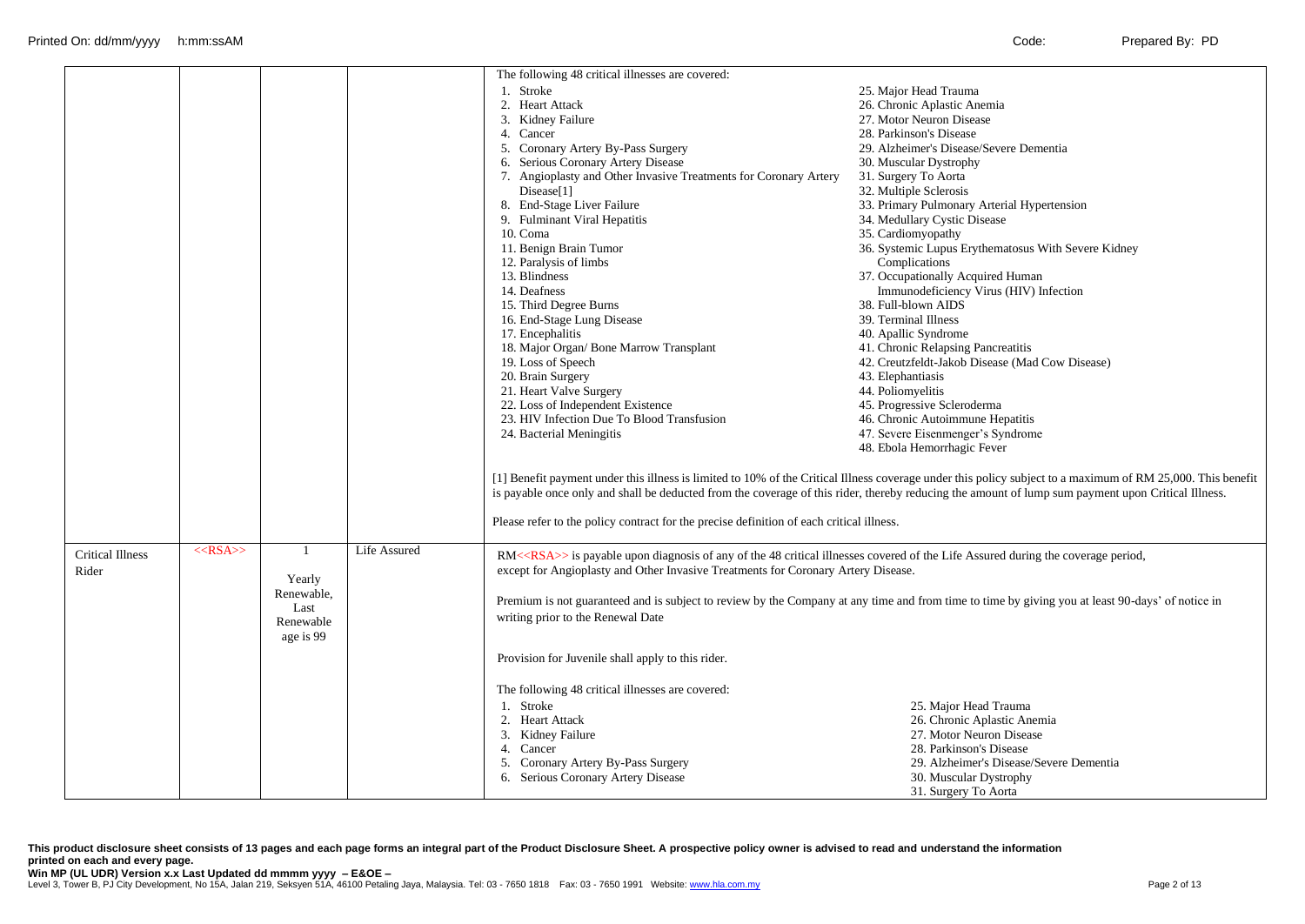| Disability Lump<br>Sum Rider | $<<$ RSA>> | $\overline{1}$<br>Yearly<br>Renewable,<br>Last<br>Renewable<br>age is 99 | Life Assured | 7. Angioplasty and Other Invasive Treatments for<br>Coronary Artery Disease <sup>[1]</sup><br>8. End-Stage Liver Failure<br>9. Fulminant Viral Hepatitis<br>10. Coma<br>11. Benign Brain Tumor<br>12. Paralysis of limbs<br>13. Blindness<br>14. Deafness<br>15. Third Degree Burns<br>16. End-Stage Lung Disease<br>17. Encephalitis<br>18. Major Organ/ Bone Marrow Transplant<br>19. Loss of Speech<br>20. Brain Surgery<br>21. Heart Valve Surgery<br>22. Loss of Independent Existence<br>23. HIV Infection Due To Blood Transfusion<br>24. Bacterial Meningitis<br>amount of lump sum payment upon Critical Illness.<br>to $RM \ll$ RSA $>$ shall be payable.<br>prior to the Renewal Date<br>Provision for Juvenile shall apply to this rider.<br>Provision for TPD Benefit Limit per Life | Please refer to the policy contract for the precise definition of each critical illness. | 32. Multiple Sclerosis<br>33. Primary Pulmonary Arterial Hypertension<br>34. Medullary Cystic Disease<br>35. Cardiomyopathy<br>36. Systemic Lupus Erythematosus With Severe Kidney<br>Complications<br>37. Occupationally Acquired Human Immunodeficiency Virus<br>(HIV) Infection<br>38. Full-blown AIDS<br>39. Terminal Illness<br>40. Apallic Syndrome<br>41. Chronic Relapsing Pancreatitis<br>42. Creutzfeldt-Jakob Disease (Mad Cow Disease)<br>43. Elephantiasis<br>44. Poliomyelitis<br>45. Progressive Scleroderma<br>46. Chronic Autoimmune Hepatitis<br>47. Severe Eisenmenger's Syndrome<br>48. Ebola Hemorrhagic Fever<br>[1] Benefit payment under this illness is limited to 10% of the Critical Illness coverage under this policy subject to a maximum<br>of RM 25,000. This benefit is payable once only and shall be deducted from the coverage of this rider, thereby reducing the<br>In the event of TPD (prior to attaining age 65)/OAD (after attaining age 65) of Life Assured, whichever is the earliest, the TPD/OAD benefit equivalent<br>Premium is not guaranteed and is subject to review by the Company at any time and from time to time by giving you at least 90-days' of notice in writing<br>TPD benefit will be paid in accordance to Provision for TPD Benefit Limit per Life for TPD before age 16 (last birthday). |
|------------------------------|------------|--------------------------------------------------------------------------|--------------|---------------------------------------------------------------------------------------------------------------------------------------------------------------------------------------------------------------------------------------------------------------------------------------------------------------------------------------------------------------------------------------------------------------------------------------------------------------------------------------------------------------------------------------------------------------------------------------------------------------------------------------------------------------------------------------------------------------------------------------------------------------------------------------------------|------------------------------------------------------------------------------------------|------------------------------------------------------------------------------------------------------------------------------------------------------------------------------------------------------------------------------------------------------------------------------------------------------------------------------------------------------------------------------------------------------------------------------------------------------------------------------------------------------------------------------------------------------------------------------------------------------------------------------------------------------------------------------------------------------------------------------------------------------------------------------------------------------------------------------------------------------------------------------------------------------------------------------------------------------------------------------------------------------------------------------------------------------------------------------------------------------------------------------------------------------------------------------------------------------------------------------------------------------------------------------------------------------------------------------------------------------------|
|                              |            |                                                                          |              | Age at TPD (last birthday)<br>Less than 7<br>7 to less than 15                                                                                                                                                                                                                                                                                                                                                                                                                                                                                                                                                                                                                                                                                                                                    | TPD Benefit Limit per Life<br>RM 100,000<br>RM 500,000                                   |                                                                                                                                                                                                                                                                                                                                                                                                                                                                                                                                                                                                                                                                                                                                                                                                                                                                                                                                                                                                                                                                                                                                                                                                                                                                                                                                                            |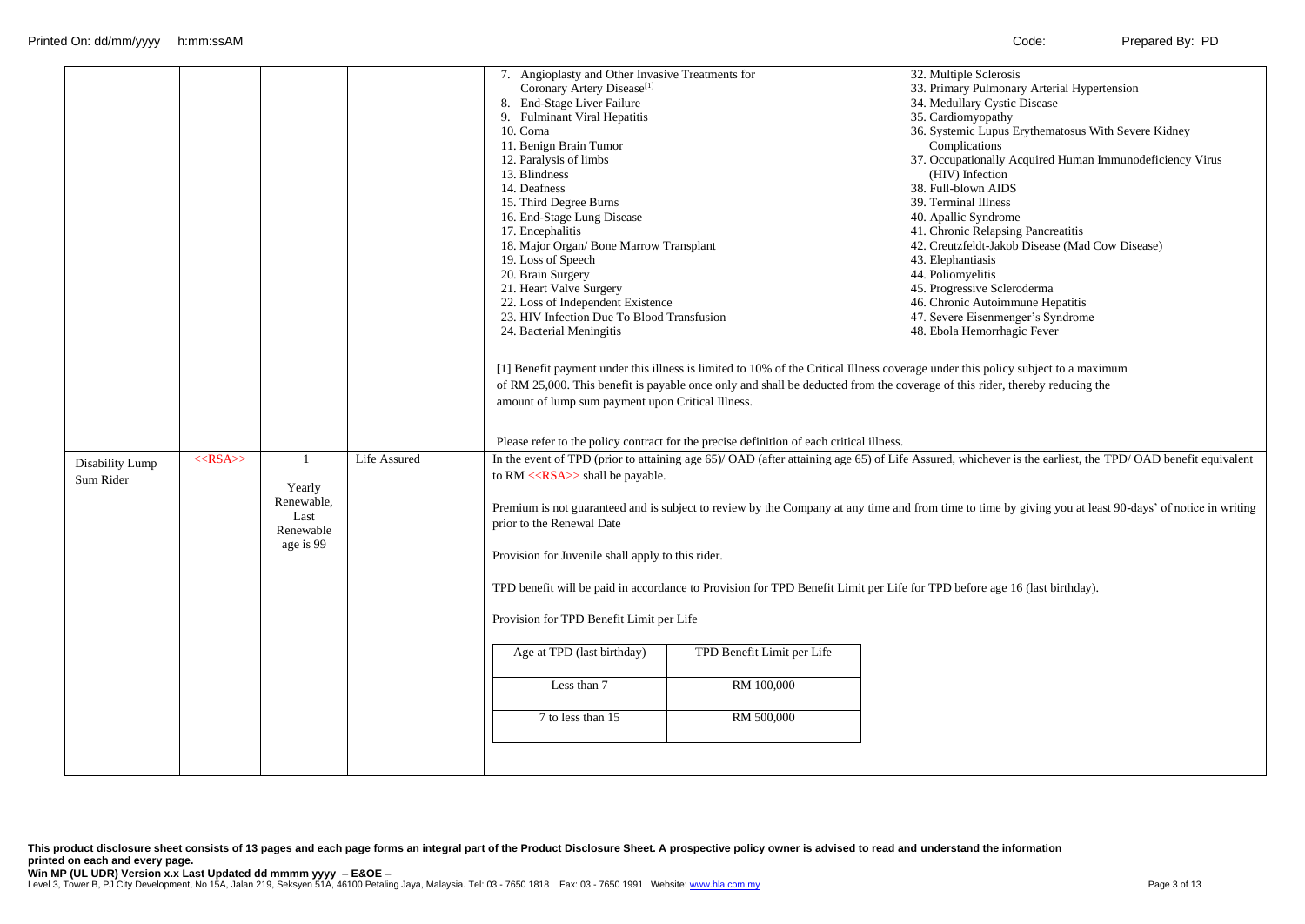|                                                    |                                                                                                                                                                                               |                                                                                |              | for Juvenile.                                                                                                                                                                                                                                                                                                                                                                                                                                                                                                                                   |                                                                                                                                                              | The TPD Benefit per Life refers to TPD coverage of all in force policies for each Life Assured at the point of claim event after applications of Provision |
|----------------------------------------------------|-----------------------------------------------------------------------------------------------------------------------------------------------------------------------------------------------|--------------------------------------------------------------------------------|--------------|-------------------------------------------------------------------------------------------------------------------------------------------------------------------------------------------------------------------------------------------------------------------------------------------------------------------------------------------------------------------------------------------------------------------------------------------------------------------------------------------------------------------------------------------------|--------------------------------------------------------------------------------------------------------------------------------------------------------------|------------------------------------------------------------------------------------------------------------------------------------------------------------|
| Disability Lump                                    | $<<$ RSA>>                                                                                                                                                                                    | $\overline{1}$                                                                 | Life Assured |                                                                                                                                                                                                                                                                                                                                                                                                                                                                                                                                                 |                                                                                                                                                              | In the event of TPD (prior to attaining age 65) of Life Assured, the TPD benefit equivalent to RM < <rsa>&gt; shall be payable.</rsa>                      |
| Sum Rider (TPD<br>only)                            |                                                                                                                                                                                               | Yearly<br>Renewable,<br>Last<br>Renewable<br>age is 64                         |              | Premium is not guaranteed and is subject to review by the Company at any time and from time to time by giving you at least 90-days' of notice in writing<br>prior to the Renewal Date<br>Provision for Juvenile shall apply to this rider.<br>TPD benefit will be paid in accordance to Provision for TPD Benefit Limit per Life for TPD before age 16 (last birthday).<br>Provision for TPD Benefit Limit per Life<br>Age at TPD (last birthday)<br>TPD Benefit Limit per Life<br>Less than 7<br>RM 100,000<br>7 to less than 15<br>RM 500,000 |                                                                                                                                                              |                                                                                                                                                            |
|                                                    |                                                                                                                                                                                               |                                                                                |              | applications of Provision for Juvenile                                                                                                                                                                                                                                                                                                                                                                                                                                                                                                          |                                                                                                                                                              | The TPD Benefit per Life refers to TPD coverage of all in force policies for each Life Assured at the point of claim event after                           |
| <b>HLA MediStarter</b><br>Rider (<< Occ<br>Class>> | 180<br>Pre-<br>Retirement<br>Deductible :<br>$(RM<<$ Pre-<br>Retirement<br>Deductible<br>amount>><br>Post-<br>Retirement<br>Deductible:<br>(RM < Post<br>Retirement<br>Deductible<br>amount>> | $\mathbf{1}$<br>Yearly<br>Renewable,<br>Last<br>Renewable<br>age is 99         | Life Assured |                                                                                                                                                                                                                                                                                                                                                                                                                                                                                                                                                 | Please refer to the Product Disclosure Sheet of HLA MediStarter Rider for the description of benefits.                                                       |                                                                                                                                                            |
| Personal Accident<br>Rider<br>$(<$ Ccc Class>>)    | $<<$ RSA $>>$                                                                                                                                                                                 | < <rider<br>Term&gt;&gt;<br/>Provided<br/>basic plan is<br/>renewed</rider<br> | Life Assured | The following benefits are payable during the coverage period:<br>Accidental Death<br>i.<br>ii.<br>(a)                                                                                                                                                                                                                                                                                                                                                                                                                                          | Death due to Accident - Rider Sum Assured is payable<br>Double Indemnity - Rider Sum Assured payable is doubled if accidental death of Life Assured occurred | while the Life Assured is on mechanically propelled, Public Conveyance including Taxi and e-hailing services; or                                           |

**This product disclosure sheet consists of 13 pages and each page forms an integral part of the Product Disclosure Sheet. A prospective policy owner is advised to read and understand the information printed on each and every page.**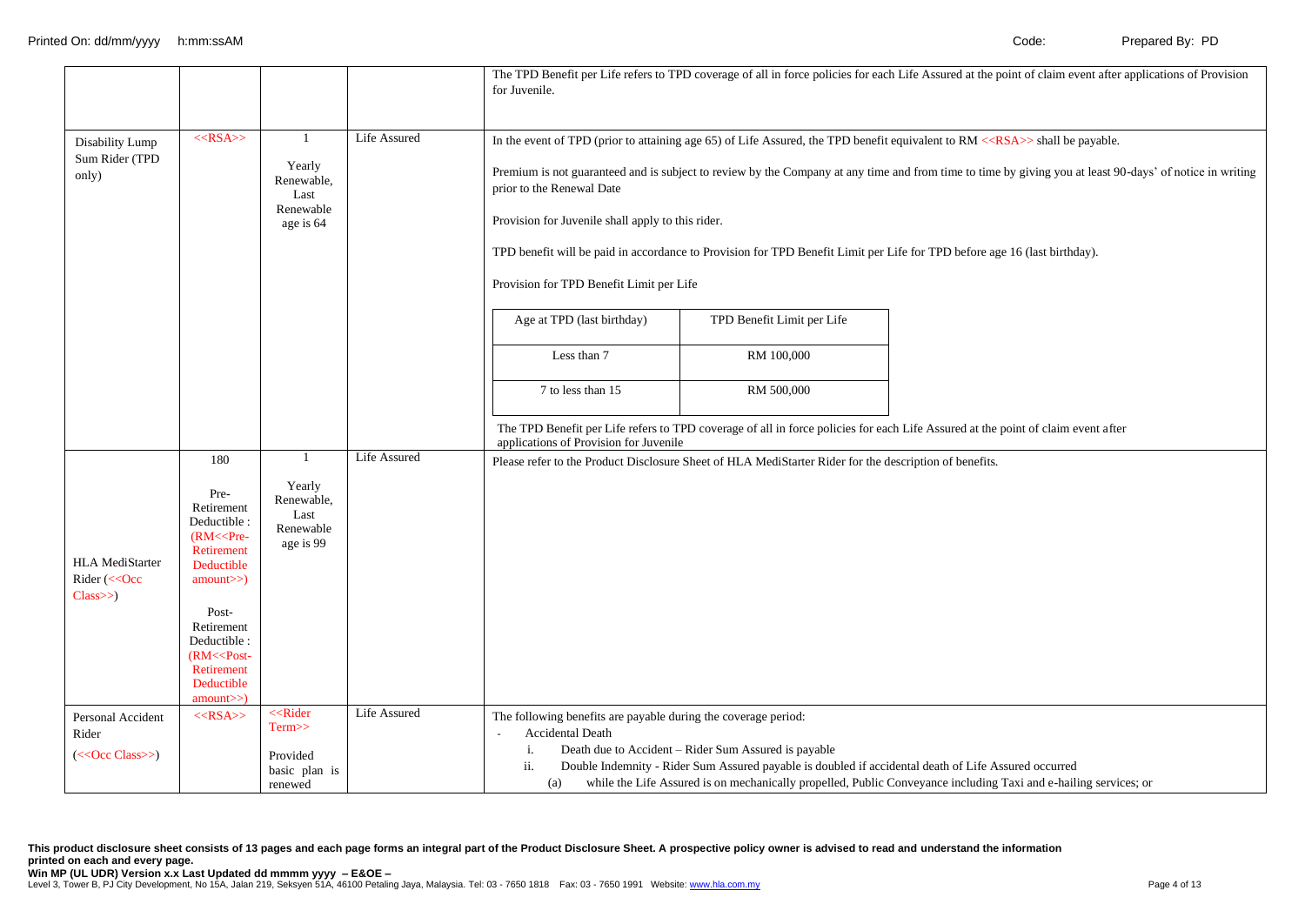Note:

• TPD refers to Total & Permanent Disability prior to attaining the age of sixty-five (65) and OAD refers to Old Age Disablement after attaining the age of sixty-five (65). These definitions apply consistently across all m <<Show the following sentence when Disability Lump Sum Rider or Disability Lump Sum Rider (TPD Only) is attached.>>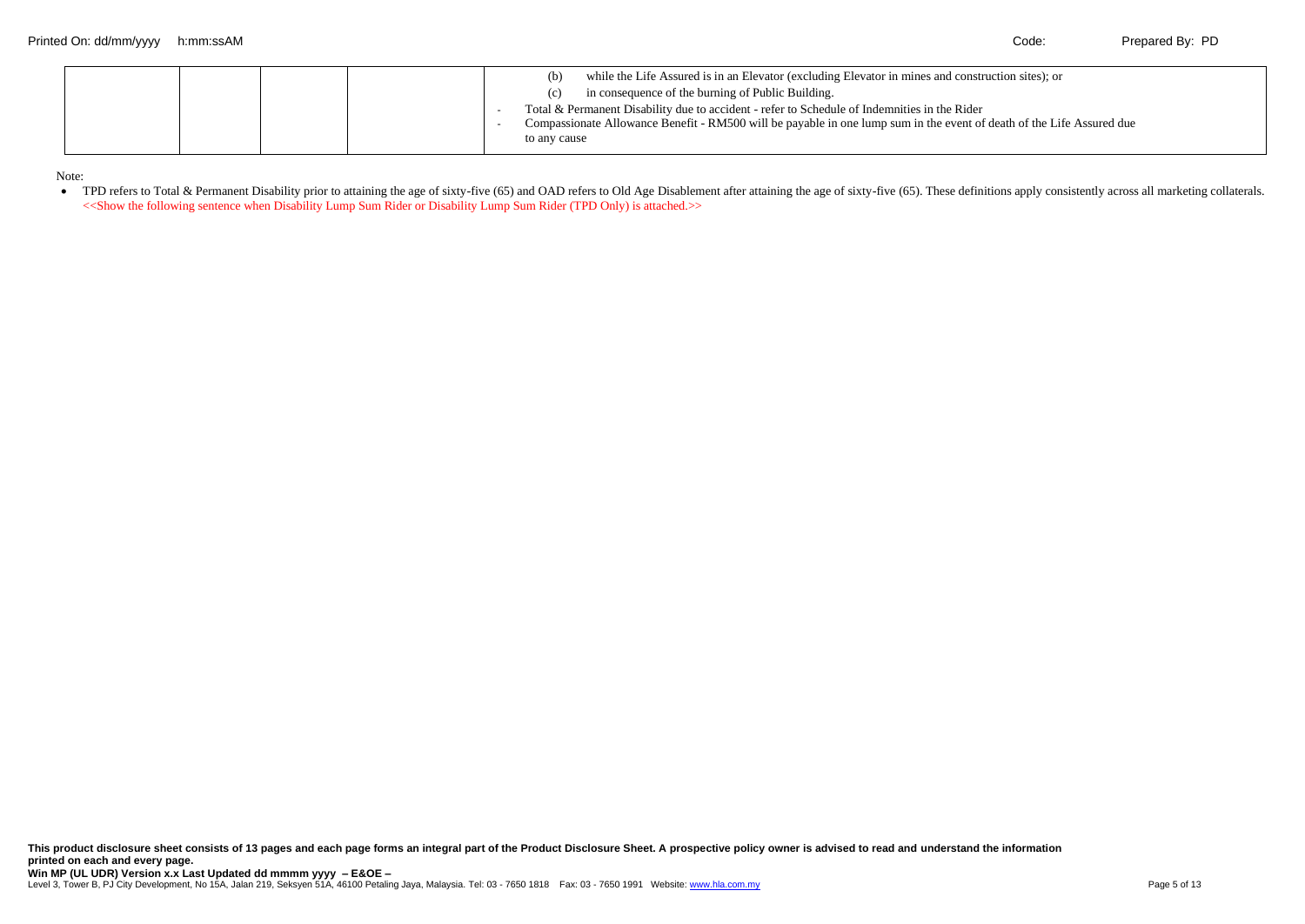# **3. How much premium do I have to pay?**

• The total premium you have to pay may vary depending on the underwriting requirements of the insurance company.

The estimated premium for first Policy Year that you have to pay is as follows, please refer to Sales Illustration for estimated premium payable upon renewal.

| <b>Plan/Rider</b>                        | <b>Type</b> | <b>Initial Premium Pavable</b>             |                                                         |                                               |                                             |  |
|------------------------------------------|-------------|--------------------------------------------|---------------------------------------------------------|-----------------------------------------------|---------------------------------------------|--|
|                                          |             | <b>Annually (RM)</b>                       | Semi-annually (RM)                                      | <b>Quarterly (RM)</b>                         | <b>Monthly (RM)</b>                         |  |
| <b>HLA Life Essential</b>                | Basic Plan  | < <basic annual="" premium="">&gt;</basic> | $<<$ Basic Semi - annual Premium $>>$                   | < <basic premium="" quarterly="">&gt;</basic> | < <basic monthly="" premium="">&gt;</basic> |  |
| Accelerated Critical Illness Rider       | Rider       | << Rider Annual Premium>>                  | << Rider Semi - annual Premium>>                        | < <rider premium="" quarterly="">&gt;</rider> |                                             |  |
| Critical Illness Rider                   | Rider       | << Rider Annual Premium>>                  | < <rider -="" annual="" premium="" semi="">&gt;</rider> | < <rider premium="" quarterly="">&gt;</rider> | < <rider monthly="" premium="">&gt;</rider> |  |
| Disability Lump Sum Rider                | Rider       | << Rider Annual Premium>>                  | < <rider -="" annual="" premium="" semi="">&gt;</rider> | < <rider premium="" quarterly="">&gt;</rider> | << Rider Monthly Premium>>                  |  |
| Disability Lump Sum Rider (TPD only)     | Rider       | << Rider Annual Premium>>                  | < <rider -="" annual="" premium="" semi="">&gt;</rider> | < <rider premium="" quarterly="">&gt;</rider> | << Rider Monthly Premium>>                  |  |
| HLA MediStarter Rider (<< Occ Class>>)   | Rider       | << Rider Annual Premium>>                  | < <rider -="" annual="" premium="" semi="">&gt;</rider> | < <rider premium="" quarterly="">&gt;</rider> | << Rider Monthly Premium>>                  |  |
| Personal Accident Rider (<< Occ Class>>) | Rider       | << Rider Annual Premium>>                  | < <rider -="" annual="" premium="" semi="">&gt;</rider> | < <rider premium="" quarterly="">&gt;</rider> | << Rider Monthly Premium>>                  |  |
| <b>Total Premium</b>                     |             | << Total annual premium>>                  | << Total semi - annual                                  | << Total quarterly                            | << Total monthly premium>>                  |  |
|                                          |             |                                            | premium>>                                               | premium>>                                     |                                             |  |

- The premium will vary throughout the policy term according to your attained age. Please refer to the Annual Premium table for the premium amount based on attained age.

- Premium is not guaranteed and is subject to review by the Company at any time and from time to time by giving you at least 90-day written notice.

- It is important that you receive and keep the receipt(s) of your payments as proof of payment of premiums

#### Premium duration:

| Plan/Rider                                | Type       | <b>Insured Lives</b> | Premium payable based on Life Assured's age                     |
|-------------------------------------------|------------|----------------------|-----------------------------------------------------------------|
|                                           |            |                      | at the beginning of the Policy Year                             |
| <b>HLA Life Essential</b>                 | Basic Plan | Life Assured         | Until << entry age>>, yearly renewable until age 99             |
| <b>Accelerated Critical Illness Rider</b> | Rider      | Life Assured         | Until << entry age>>, yearly renewable until age 99             |
| Critical Illness Rider                    | Rider      | Life Assured         | Until << entry age>>, yearly renewable until age 99             |
| Disability Lump Sum Rider                 | Rider      | Life Assured         | Until << entry age>>, yearly renewable until age 99             |
| Disability Lump Sum Rider (TPD only)      | Rider      | Life Assured         | Until $<<$ entry age $>>$ , yearly renewable until age 64       |
| HLA MediStarter Rider (<< Occ Class>>)    | Rider      | Life Assured         | Until << entry age>>, yearly renewable until age 99             |
| Personal Accident Rider (<< Occ Class>>)  | Rider      | Life Assured         | Until $<< 75$ – entry age $>>$ , provided basic plan is renewed |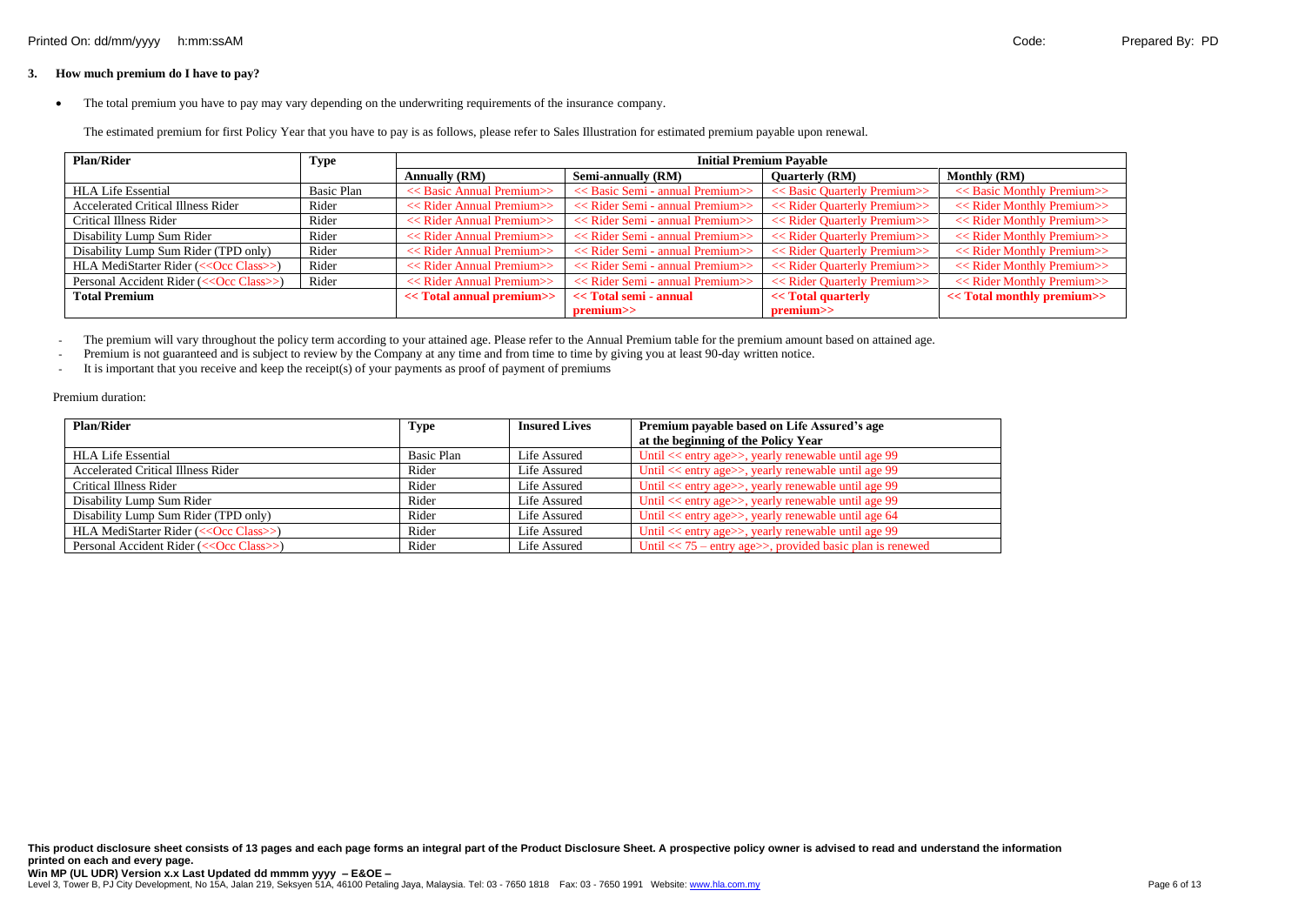# **4. What are the fees and charges I have to pay?**

| Plan/Rider                                | Type              | Commission (%)                                                  |
|-------------------------------------------|-------------------|-----------------------------------------------------------------|
| <b>HLA Life Essential</b>                 | <b>Basic Plan</b> | The proportion of premium deduction for commission paid is 10%. |
| <b>Accelerated Critical Illness Rider</b> | Rider             | The proportion of premium deduction for commission paid is 15%. |
| <b>Critical Illness Rider</b>             | Rider             | The proportion of premium deduction for commission paid is 15%. |
| Disability Lump Sum Rider                 | Rider             | The proportion of premium deduction for commission paid is 10%. |
| Disability Lump Sum Rider (TPD            | Rider             | The proportion of premium deduction for commission paid is 10%. |
| only)                                     |                   |                                                                 |
| <b>HLA MediStarter Rider</b>              | Rider             | The proportion of premium deduction for commission paid is 15%. |
| $(<$ Occ Class>> $)^[4]$                  |                   |                                                                 |

The amount of commission will vary depending on the annual premium paid.

| <b>Policy Year</b> | Commission (%)                                                     |  |  |
|--------------------|--------------------------------------------------------------------|--|--|
|                    | Personal Accident Rider (<< Occ Class>>)                           |  |  |
|                    | < <reflect based="" commission="" on<="" scale="" td=""></reflect> |  |  |
|                    | selected term>>                                                    |  |  |
| $\mathcal{P}$      |                                                                    |  |  |
| ٦                  |                                                                    |  |  |
|                    |                                                                    |  |  |
|                    |                                                                    |  |  |
| հ                  |                                                                    |  |  |
| Thereafter         |                                                                    |  |  |

The premium and any reinvestment of claims or benefit paid, where applicable, for the provision of policy to business organization shall be subjected to 6% Service Tax.

#### **5. What are some of the key terms and conditions that I should be aware of?**

- Importance of disclosure you must disclose all material facts such as medical condition, and state your age correctly.
- Free-look period you may cancel your policy by returning the policy within fifteen (15) days from the date of delivery of the policy. The premiums and any applicable tax that you have paid (less any medical fee incurre to you.
- You should satisfy yourself that this policy will best serve your needs and that the premium payable under this plan is an amount you can afford.
- All applications are subject to underwriting approval.

Note: This list is non-exhaustive. Please refer to the policy contract for the terms and conditions under this policy.

#### **6. What are the major exclusions under this policy?**

#### **Basic Plan**

#### **Death Benefit**

If the Life Assured, whether sane or insane, commits suicide within twelve (12) months from the issue date or the Reinstatement Date, whichever is later, this Policy shall become void and we shall return the premiums and a paid without interest after deducting any amount due to us under this Policy.

#### **Attaching Rider(s)**

|          | -                 |
|----------|-------------------|
| Rider(s) |                   |
|          | <b>£xclusions</b> |
|          |                   |

**This product disclosure sheet consists of 13 pages and each page forms an integral part of the Product Disclosure Sheet. A prospective policy owner is advised to read and understand the information printed on each and every page.**

#### **Win MP (UL UDR) Version x.x Last Updated dd mmmm yyyy – E&OE –**

Level 3, Tower B, PJ City Development, No 15A, Jalan 219, Seksyen 51A, 46100 Petaling Jaya, Malaysia. Tel: 03 - 7650 1818 Fax: 03 - 7650 1991 Website[: www.hla.com.my](http://www.hla.com.my/)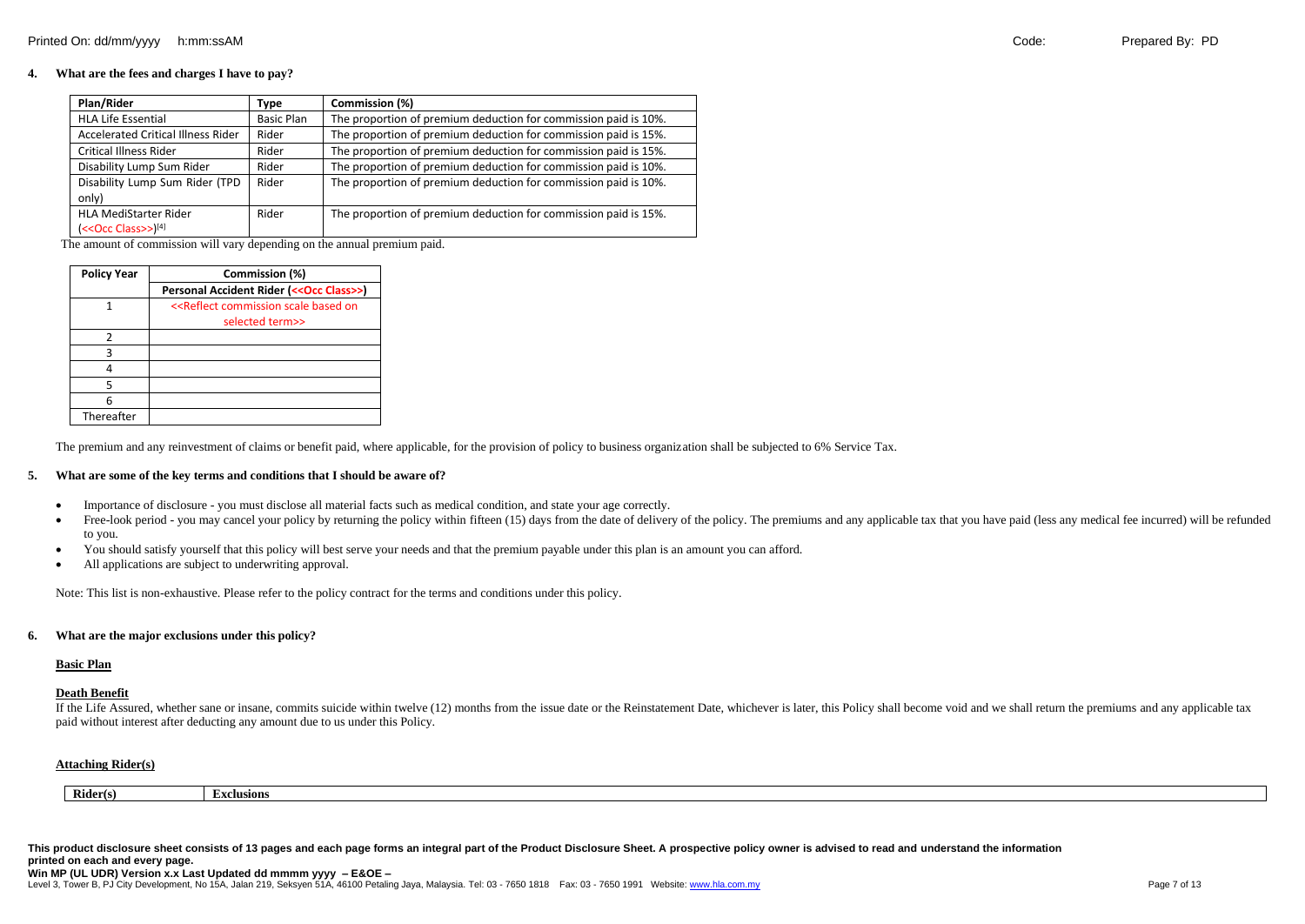| Accelerated<br>Critical<br>The following situations, conditions or illnesses are excluded : |                                                                                                                                                                                                                  |  |  |  |  |  |  |  |
|---------------------------------------------------------------------------------------------|------------------------------------------------------------------------------------------------------------------------------------------------------------------------------------------------------------------|--|--|--|--|--|--|--|
| Illness Rider                                                                               | The signs or symptoms of the Critical Illness is manifested prior to or:<br>(a)                                                                                                                                  |  |  |  |  |  |  |  |
|                                                                                             | A. within sixty (60) days from the Issue Date, Alteration Effective Date or any Reinstatement Date of this Rider, whichever is the latest in respect of:                                                         |  |  |  |  |  |  |  |
|                                                                                             | Angioplasty and Other Invasive Treatments for Coronary Artery Disease;<br>(i)                                                                                                                                    |  |  |  |  |  |  |  |
|                                                                                             | (ii)<br>Cancer:                                                                                                                                                                                                  |  |  |  |  |  |  |  |
|                                                                                             | (iii)<br>Coronary Artery By-Pass Surgery;                                                                                                                                                                        |  |  |  |  |  |  |  |
|                                                                                             | Heart Attack; or<br>(iv)                                                                                                                                                                                         |  |  |  |  |  |  |  |
|                                                                                             | Serious Coronary Artery Disease; or<br>(v)                                                                                                                                                                       |  |  |  |  |  |  |  |
|                                                                                             | B. within thirty (30) days from the Issue Date, Alteration Effective Date or any Reinstatement Date of this Rider, whichever is the latest in respect of all other Critical Illness not set out in Item A above; |  |  |  |  |  |  |  |
|                                                                                             | Pre-existing Illness;<br>(b)                                                                                                                                                                                     |  |  |  |  |  |  |  |
|                                                                                             | (c)<br>The Critical Illness condition, where in the Company's sole and absolute opinion, was caused directly or indirectly by the existence of Acquired Immune Deficiency Syndrome (AIDS) or by the presence     |  |  |  |  |  |  |  |
|                                                                                             | of any Human Immuno-deficiency Virus (HIV) infection. We reserve the right to require the Life Assured to undergo a blood test to detect the presence of any HIV infection as a condition precedent before       |  |  |  |  |  |  |  |
|                                                                                             | accepting any claim. The exception to this is when the Critical Illness claimed for itself HIV infection is due to Blood Transfusion, Occupationally Acquired Human Immunodeficiency Virus (HIV) Infection       |  |  |  |  |  |  |  |
|                                                                                             | or Full-Blown AIDS, as defined in this Rider. For the purpose of this Rider,                                                                                                                                     |  |  |  |  |  |  |  |
|                                                                                             | (i) the definition of AIDS shall be that used by the World Health Organization in 1987, or any subsequent revision by the World Health Organization of that definition; and                                      |  |  |  |  |  |  |  |
|                                                                                             | (ii) infection shall be deemed to have occurred where blood or other relevant test(s) indicate in the Company's sole and absolute opinion, either the presence of any Human Immunodeficiency Virus or            |  |  |  |  |  |  |  |
|                                                                                             | antibodies to such virus;                                                                                                                                                                                        |  |  |  |  |  |  |  |
|                                                                                             | Any Critical Illness was diagnosed, whether directly or indirectly, due to a congenital defect or disease, which was manifested or was diagnosed before the Life Assured attained seventeen (17) years of<br>(d) |  |  |  |  |  |  |  |
|                                                                                             | age;                                                                                                                                                                                                             |  |  |  |  |  |  |  |
|                                                                                             | Any Critical Illness caused by a self-inflicted injury, while sane or insane; or<br>(e)                                                                                                                          |  |  |  |  |  |  |  |
|                                                                                             | Any Critical Illness resulting directly from alcohol or drug abuse;<br>(f)                                                                                                                                       |  |  |  |  |  |  |  |
|                                                                                             |                                                                                                                                                                                                                  |  |  |  |  |  |  |  |
|                                                                                             | Please refer to the policy contract for the precise definition of each critical illness.                                                                                                                         |  |  |  |  |  |  |  |
|                                                                                             |                                                                                                                                                                                                                  |  |  |  |  |  |  |  |
|                                                                                             |                                                                                                                                                                                                                  |  |  |  |  |  |  |  |
| <b>Critical Illness Rider</b>                                                               | The following situations, conditions or illnesses are excluded :                                                                                                                                                 |  |  |  |  |  |  |  |
|                                                                                             | The signs or symptoms of the Critical Illness is manifested prior to or:<br>(a)                                                                                                                                  |  |  |  |  |  |  |  |
|                                                                                             |                                                                                                                                                                                                                  |  |  |  |  |  |  |  |
|                                                                                             | A. within sixty (60) days from the Issue Date, Alteration Effective Date or any Reinstatement Date of this Rider, whichever is the latest in respect of:                                                         |  |  |  |  |  |  |  |
|                                                                                             | Angioplasty and Other Invasive Treatments for Coronary Artery Disease;<br>(i)                                                                                                                                    |  |  |  |  |  |  |  |
|                                                                                             | (ii)<br>Cancer:                                                                                                                                                                                                  |  |  |  |  |  |  |  |
|                                                                                             | Coronary Artery By-Pass Surgery;<br>(iii)                                                                                                                                                                        |  |  |  |  |  |  |  |
|                                                                                             | Heart Attack; or<br>(iv)                                                                                                                                                                                         |  |  |  |  |  |  |  |
|                                                                                             | Serious Coronary Artery Disease; or<br>(v)                                                                                                                                                                       |  |  |  |  |  |  |  |
|                                                                                             | B. within thirty (30) days from the Issue Date, Alteration Effective Date or any Reinstatement Date of this Rider, whichever is the latest in respect of all other Critical Illness not set out in Item A above; |  |  |  |  |  |  |  |
|                                                                                             | Pre-existing Illness;<br>(b)                                                                                                                                                                                     |  |  |  |  |  |  |  |
|                                                                                             | (c)<br>The Critical Illness condition, where in the Company's sole and absolute opinion, was caused directly or indirectly by the existence of Acquired Immune Deficiency Syndrome (AIDS) or by the presence     |  |  |  |  |  |  |  |
|                                                                                             | of any Human Immuno-deficiency Virus (HIV) infection. We reserve the right to require the Life Assured to undergo a blood test to detect the presence of any HIV infection as a condition precedent before       |  |  |  |  |  |  |  |
|                                                                                             | accepting any claim. The exception to this is when the Critical Illness claimed for itself HIV infection is due to Blood Transfusion, Occupationally Acquired Human Immunodeficiency Virus (HIV) Infection       |  |  |  |  |  |  |  |
|                                                                                             | or Full-Blown AIDS, as defined in this Rider. For the purpose of this Rider,                                                                                                                                     |  |  |  |  |  |  |  |
|                                                                                             | (i) the definition of AIDS shall be that used by the World Health Organization in 1987, or any subsequent revision by the World Health Organization of that definition; and                                      |  |  |  |  |  |  |  |
|                                                                                             | (ii) infection shall be deemed to have occurred where blood or other relevant test(s) indicate in the Company's sole and absolute opinion, either the presence of any Human Immunodeficiency Virus or            |  |  |  |  |  |  |  |
|                                                                                             | antibodies to such virus;                                                                                                                                                                                        |  |  |  |  |  |  |  |
|                                                                                             | Any Critical Illness was diagnosed, whether directly or indirectly, due to a congenital defect or disease, which was manifested or was diagnosed before the Life Assured attained seventeen (17) years of<br>(d) |  |  |  |  |  |  |  |
|                                                                                             | age;                                                                                                                                                                                                             |  |  |  |  |  |  |  |
|                                                                                             | Any Critical Illness caused by a self-inflicted injury, while sane or insane;<br>(e)                                                                                                                             |  |  |  |  |  |  |  |
|                                                                                             | Any Critical Illness resulting directly from alcohol or drug abuse; or<br>(f)                                                                                                                                    |  |  |  |  |  |  |  |
|                                                                                             | Death of the Life Assured within twenty eight (28) days following the date of diagnosis of any of the Critical Illness.<br>(g)                                                                                   |  |  |  |  |  |  |  |
|                                                                                             | Please refer to the policy contract for the precise definition of each critical illness.                                                                                                                         |  |  |  |  |  |  |  |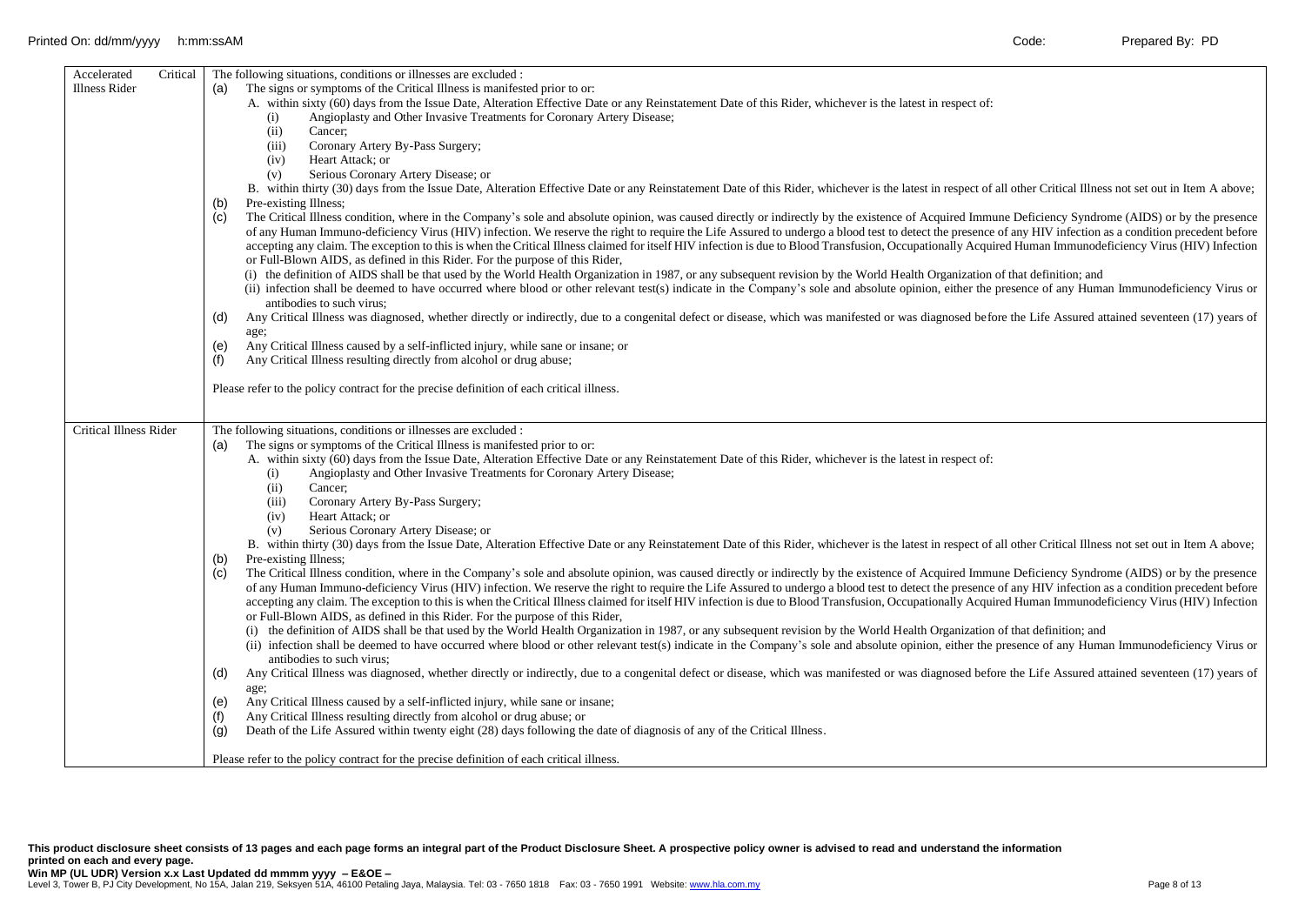| Disability Lump Sum                        | <b>Total &amp; Permanent Disability Benefit</b>                                                                                                                                                             |  |  |  |  |  |  |  |
|--------------------------------------------|-------------------------------------------------------------------------------------------------------------------------------------------------------------------------------------------------------------|--|--|--|--|--|--|--|
| Rider                                      | The rider shall not cover Total & Permanent Disability resulted directly or indirectly;                                                                                                                     |  |  |  |  |  |  |  |
|                                            | from any self-inflicted bodily injury while sane or insane;<br>(a)                                                                                                                                          |  |  |  |  |  |  |  |
|                                            | from flying in an aircraft (except as an aircrew member of, or as an ordinary fare paying passenger, on a regularly scheduled flight of a commercial airline); or<br>(b)                                    |  |  |  |  |  |  |  |
|                                            | from anything whatsoever while serving as a member of the armed forces, police and paramilitary forces as a result of declared or undeclared war, riots or civil commotion.<br>(c)                          |  |  |  |  |  |  |  |
|                                            | The rider shall not pay any TPD benefits if the disability giving rise to a TPD claim exists at the Issue Date, Alteration Effective Date or the Reinstatement Date of this rider, whichever is the latest. |  |  |  |  |  |  |  |
|                                            | <b>Old Age Disablement Benefit</b>                                                                                                                                                                          |  |  |  |  |  |  |  |
|                                            | The rider shall not cover Old Age Disablement resulted directly or indirectly;                                                                                                                              |  |  |  |  |  |  |  |
|                                            | from any self-inflicted bodily injury while sane or insane;<br>(a)                                                                                                                                          |  |  |  |  |  |  |  |
|                                            | (b)<br>from flying in an aircraft (except as an aircrew member of, or as an ordinary fare paying passenger, on a regularly scheduled flight of a commercial airline); or                                    |  |  |  |  |  |  |  |
|                                            | from anything whatsoever while serving as a member of the armed forces, police and paramilitary forces as a result of declared or undeclared war, riots or civil commotion.<br>(c)                          |  |  |  |  |  |  |  |
|                                            | The rider shall not pay any OAD benefits if the disability giving rise to a OAD claim exists at the Issue Date, Alteration Effective Date or the Reinstatement Date of this rider, whichever is the latest. |  |  |  |  |  |  |  |
| Disability Lump Sum                        | <b>Total &amp; Permanent Disability Benefit</b>                                                                                                                                                             |  |  |  |  |  |  |  |
| Rider (TPD only)                           | The rider shall not cover Total & Permanent Disability resulted directly or indirectly;                                                                                                                     |  |  |  |  |  |  |  |
| << Only show this rider                    | from any self-inflicted bodily injury while sane or insane;<br>(a)                                                                                                                                          |  |  |  |  |  |  |  |
| DLSR-TPD<br>is                             | (b)<br>from flying in an aircraft (except as an aircrew member of, or as an ordinary fare paying passenger, on a regularly scheduled flight of a commercial airline); or                                    |  |  |  |  |  |  |  |
| selected)>>                                | from anything whatsoever while serving as a member of the armed forces, police and paramilitary forces as a result of declared or undeclared war, riots or civil commotion.<br>(c)                          |  |  |  |  |  |  |  |
|                                            |                                                                                                                                                                                                             |  |  |  |  |  |  |  |
|                                            | The rider shall not pay any TPD benefits if the disability giving rise to a TPD claim exists at the Issue Date, Alteration Effective Date or the Reinstatement Date of this rider, whichever is the latest. |  |  |  |  |  |  |  |
| HLA MediStarter Rider<br>$(<$ Coc Class>>) | Please refer to the Product Disclosure Sheet of HLA MediStarter Rider for the exclusion.                                                                                                                    |  |  |  |  |  |  |  |
|                                            |                                                                                                                                                                                                             |  |  |  |  |  |  |  |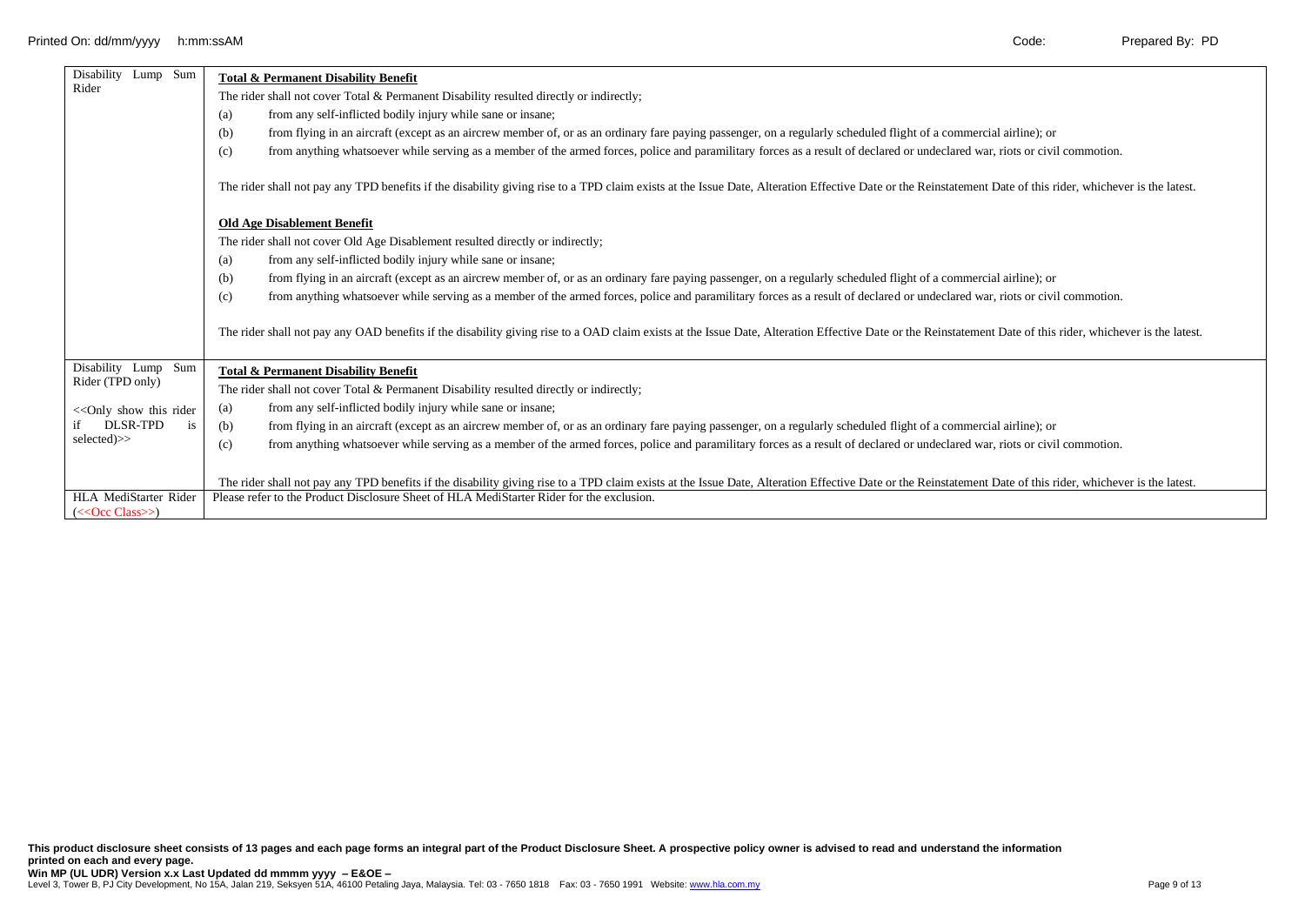| Personal Accident Rider | 1. Accidental Death Benefit, Accidental Total & Permanent Disability Benefit and Double Indemnity Benefit                                                                      |
|-------------------------|--------------------------------------------------------------------------------------------------------------------------------------------------------------------------------|
| $(<$ Occ class>>)       | The following occurrences are excluded:                                                                                                                                        |
|                         | (a) Flying or taking part in any aerial activities except where traveling in an aircraft as a fare-paying passenger and not as aircrew nor for the purpose of any trade or     |
|                         | technical operation in or on the aircraft;                                                                                                                                     |
|                         | (b) Self-inflicted Injury, suicide or attempted suicide, provoked murder or assault or being under the influence of drugs/narcotics/alcohol of any kind;                       |
|                         | (c) Engaging in or taking part in professional or semi-professional sports;                                                                                                    |
|                         | (d) Engaging in racing of any kind (other than on foot), mountain or rock climbing necessitating the use of ropes or guides, winter sports, underwater pastimes, water skiing, |
|                         | football, polo, hunting, show jumping, caving, pot-holing, boxing or wrestling;                                                                                                |
|                         | (e) War, invasion, act of foreign enemy, hostilities or warlike operations (whether war be declared or not), civil war, military or usurped power;                             |
|                         | (f) Direct participation in strikes, riots, rebellion, revolution, civil commotion or insurrection;                                                                            |
|                         | (g) Active duty in the armed forces (whether voluntary or otherwise);                                                                                                          |
|                         | (h) Sickness or disease of any kind caused by or infected by or in any way attributed to virus, parasite, bacteria or any micro-organism including where the virus, parasite,  |
|                         | bacteria or micro-organism is introduced and/or caused by bites of insects or is sexually transmitted;                                                                         |
|                         | (i) Committing or attempting to commit any unlawful act;                                                                                                                       |
|                         | (i) Any injuries as a result of the mental disorder;                                                                                                                           |
|                         | (k) Miscarriage or any complications related to the same;                                                                                                                      |
|                         | (1) Any dental treatment unless necessitated by Injury covered under this Rider.                                                                                               |
|                         |                                                                                                                                                                                |
|                         | 2. Compassionate Allowance Benefit                                                                                                                                             |
|                         | I. For death due to natural causes, suicide or attempted suicide is excluded.                                                                                                  |
|                         | II. For death due to accidental causes, the following occurrences are excluded:                                                                                                |
|                         | (a) Flying or taking part in any aerial activities except where traveling in an aircraft as a fare-paying passenger and not as aircrew nor for the purpose of any trade or     |
|                         | technical operation in or on the aircraft;                                                                                                                                     |
|                         | (b) Self-inflicted Injury, suicide or attempted suicide, provoked murder or assault or being under the influence of drugs/narcotics/alcohol of any kind;                       |
|                         | (c) Engaging in or taking part in professional or semi-professional sports;                                                                                                    |
|                         | (d) Engaging in racing of any kind (other than on foot), mountain or rock climbing necessitating the use of ropes or guides, winter sports, underwater pastimes, water         |
|                         | skiing, football, polo, hunting, show jumping, caving, pot-holing, boxing or wrestling;                                                                                        |
|                         | (e) War, invasion, act of foreign enemy, hostilities or warlike operations (whether war be declared or not), civil war, military or usurped power;                             |
|                         | (f) Direct participation in strikes, riots, rebellion, revolution, civil commotion or insurrection;                                                                            |
|                         | $(g)$ Active duty in the armed forces (whether voluntary or otherwise);                                                                                                        |
|                         | (h) Sickness or disease of any kind caused by or infected by or in any way attributed to virus, parasite, bacteria or any micro-organism including where the virus, parasite,  |
|                         | bacteria or micro-organism is introduced and/or caused by bites of insects or is sexually transmitted;                                                                         |
|                         | (i) Committing or attempting to commit any unlawful act;                                                                                                                       |
|                         | (i) Any injuries as a result of the mental disorder;                                                                                                                           |
|                         | (k) Miscarriage or any complications related to the same;                                                                                                                      |
|                         | (1) Any dental treatment unless necessitated by Injury covered under this Rider.                                                                                               |
|                         |                                                                                                                                                                                |

Note: This list is non-exhaustive. Please refer to the policy contract for the full list of exclusions under this policy.

#### **7. Can I cancel my policy?**

# **Basic Plan**

You may cancel the policy by giving a written notice to Hong Leong Assurance Berhad. Upon cancellation, you are entitled to a partial refund of the premium which depends on your premium payment mode provided that you have claim on the policy during the current Policy Year.

## **Attaching Rider(s)**

**Cancellation Entitlement** 

**This product disclosure sheet consists of 13 pages and each page forms an integral part of the Product Disclosure Sheet. A prospective policy owner is advised to read and understand the information printed on each and every page.**

Level 3, Tower B, PJ City Development, No 15A, Jalan 219, Seksyen 51A, 46100 Petaling Jaya, Malaysia. Tel: 03 - 7650 1818 Fax: 03 - 7650 1991 Website[: www.hla.com.my](http://www.hla.com.my/)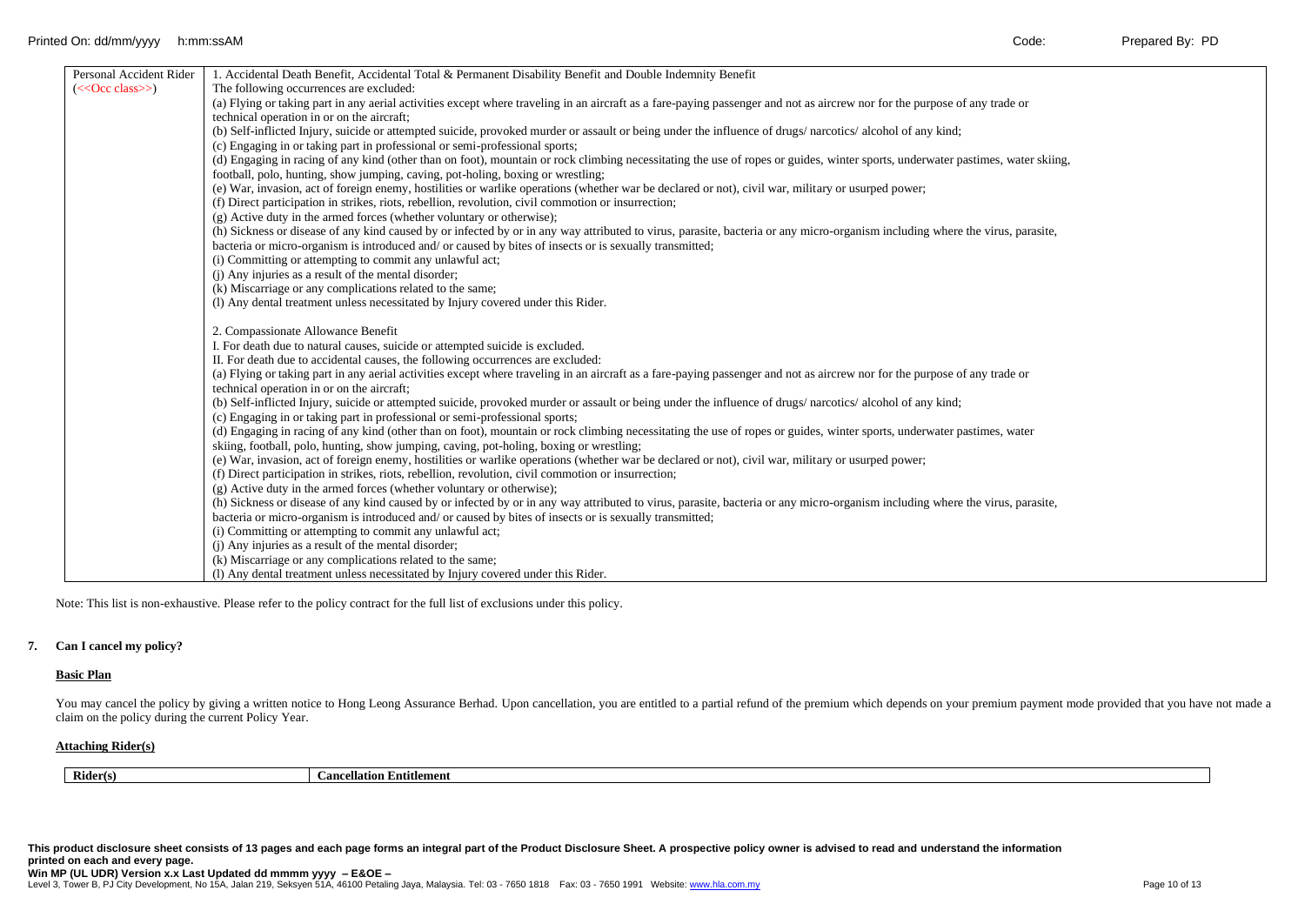| <b>Accelerated Critical Illness Rider</b>      | You may cancel your rider by giving a written notice to the insurance company. Upon cancellation, you are entitled to a partial refund of the premium which depends on your |
|------------------------------------------------|-----------------------------------------------------------------------------------------------------------------------------------------------------------------------------|
|                                                | premium payment mode provided that you have not made a claim on the rider during the current Rider Year.                                                                    |
| Critical Illness Rider                         | You may cancel your rider by giving a written notice to the insurance company. Upon cancellation, you are entitled to a partial refund of the premium which depends on your |
|                                                | premium payment mode provided that you have not made a claim on the rider during the current Rider Year.                                                                    |
| Disability Lump Sum Rider                      | You may cancel your rider by giving a written notice to the insurance company. Upon cancellation, you are entitled to a partial refund of the premium which depends on your |
|                                                | premium payment mode provided that you have not made a claim on the rider during the current Rider Year.                                                                    |
| Disability Lump Sum Rider (TPD only)           | You may cancel your rider by giving a written notice to the insurance company. Upon cancellation, you are entitled to a partial refund of the premium which depends on your |
|                                                | premium payment mode provided that you have not made a claim on the rider during the current Rider Year.                                                                    |
| HLA MediStarter Rider (<< Occ Class>>)         | Please refer to the Product Disclosure Sheet of HLA MediStarter Rider for the cancellation.                                                                                 |
| Personal Accident (< <occ class="">&gt;)</occ> | If terminate this prematurely there will be no refund and the termination will take effect from the next premium due date if the Basic Policy remains in force.             |

#### **8. What do I need to do if there are changes to my contact details?**

It is important that you inform us of any change in your contact details (including that of the nominee and/or trustee) to ensure that all correspondences reach you and/or nominee/trustee in a timely manner.

#### **9. Where can I get further information?**

Should you require additional information about life insurance, please refer to the insuranceinfo booklet on 'Life Insurance', available at all our branches or you can obtain a copy from the insurance agent.

If you have any enquiries, please contact us at:

#### **Customer Service Hotline: 03-76501288 or**

**Customer Service Department Level 3, Tower B, PJ City Development No 15A, Jalan 219, Seksyen 51A 46100 Petaling Jaya, Selangor P.O.Box 120, 46710 Petaling Jaya**

**Tel: 03 - 7650 1818 Fax: 03 - 7650 1991 Website[: www.hla.com.my](http://www.hla.com.my/)**

#### **10. Other similar types of cover available**

Please refer to our agents for other similar types of cover available.

#### **IMPORTANT NOTE:**

**BUYING LIFE INSURANCE POLICY IS A LONG-TERM FINANCIAL COMMITMENT. YOU MUST CHOOSE THE TYPE OF POLICY THAT BEST SUITS YOUR PERSONAL CIRCUMSTANCES. YOU SHOULD READ AND UNDERSTAND THE INSURANCE POLICY AND DISCUSS WITH THE AGENT OR CONTACT THE INSURANCE COMPANY DIRECTLY FOR MORE INFORMATION.**

The information provided in this disclosure sheet is valid as at  $\langle$ System date $\rangle$ .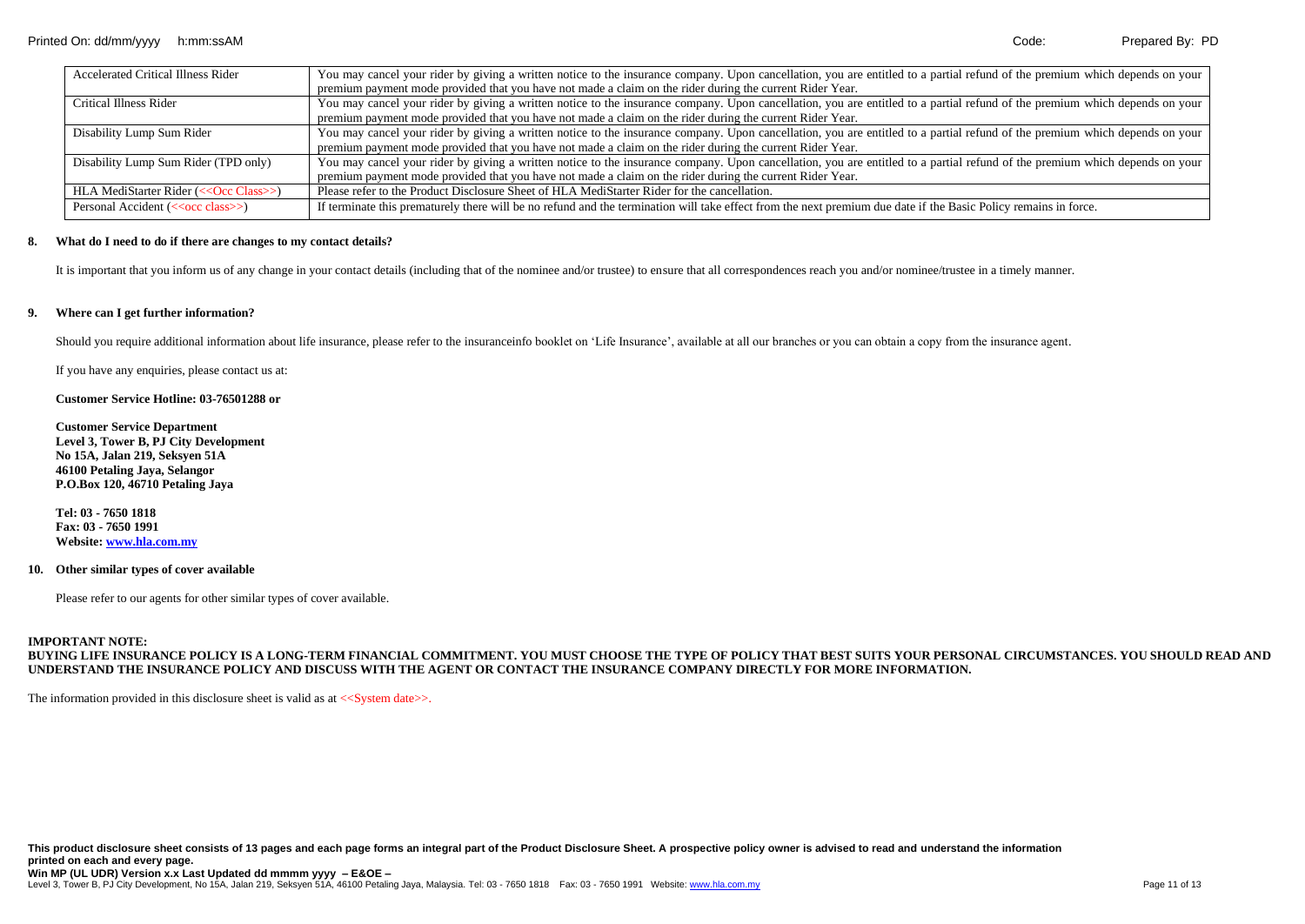#### **Annual Premium**

#### *<<* Riders to be shown when respective rider is attached.>>

| Attained<br>Age | <b>HLA Life Essential</b>                |                       | <b>Accelerated Critical Illness Rider</b> |                                            | <b>Critical Illness Rider</b> |                                            | Disability Lump Sum Rider     |                            | Disability Lump Sum Rider (TPD<br>Only) |                            | <b>HLA MediStarter</b><br>Rider <sup>3</sup> |
|-----------------|------------------------------------------|-----------------------|-------------------------------------------|--------------------------------------------|-------------------------------|--------------------------------------------|-------------------------------|----------------------------|-----------------------------------------|----------------------------|----------------------------------------------|
|                 | Annual<br>Premium<br>$(RM)$ <sup>1</sup> | Death Benefit<br>(RM) | Annual<br>Premium<br>$(RM)^1$             | <b>Critical Illness</b><br>Benefit<br>(RM) | Annual<br>Premium<br>$(RM)^1$ | <b>Critical Illness</b><br>Benefit<br>(RM) | Annual<br>Premium<br>$(RM)^1$ | TPD/OAD<br>Benefit<br>(RM) | Annual<br>Premium<br>(RM) <sup>2</sup>  | <b>TPD Benefit</b><br>(RM) | Annual Premium<br>$(RM)^1$                   |
| $0 - 4$         |                                          |                       |                                           |                                            |                               |                                            |                               |                            |                                         |                            |                                              |
| $5 - 9$         |                                          |                       |                                           |                                            |                               |                                            |                               |                            |                                         |                            |                                              |
| $10 - 14$       |                                          |                       |                                           |                                            |                               |                                            |                               |                            |                                         |                            |                                              |
| $15 - 19$       |                                          |                       |                                           |                                            |                               |                                            |                               |                            |                                         |                            |                                              |
| $20 - 24$       |                                          |                       |                                           |                                            |                               |                                            |                               |                            |                                         |                            |                                              |
| $25 - 29$       |                                          |                       |                                           |                                            |                               |                                            |                               |                            |                                         |                            |                                              |
| $30 - 34$       |                                          |                       |                                           |                                            |                               |                                            |                               |                            |                                         |                            |                                              |
| $35 - 39$       |                                          |                       |                                           |                                            |                               |                                            |                               |                            |                                         |                            |                                              |
| $40 - 44$       |                                          |                       |                                           |                                            |                               |                                            |                               |                            |                                         |                            |                                              |
| $45 - 49$       |                                          |                       |                                           |                                            |                               |                                            |                               |                            |                                         |                            |                                              |
| $50 - 54$       |                                          |                       |                                           |                                            |                               |                                            |                               |                            |                                         |                            |                                              |
| $55 - 59$       |                                          |                       |                                           |                                            |                               |                                            |                               |                            |                                         |                            |                                              |
| $60 - 64$       |                                          |                       |                                           |                                            |                               |                                            |                               |                            |                                         |                            |                                              |
| $65 - 69$       |                                          |                       |                                           |                                            |                               |                                            |                               |                            |                                         |                            |                                              |
| $70 - 74$       |                                          |                       |                                           |                                            |                               |                                            |                               |                            |                                         |                            |                                              |
| $75 - 79$       |                                          |                       |                                           |                                            |                               |                                            |                               |                            |                                         |                            |                                              |
| $80 - 84$       |                                          |                       |                                           |                                            |                               |                                            |                               |                            |                                         |                            |                                              |
| $85 - 89$       |                                          |                       |                                           |                                            |                               |                                            |                               |                            |                                         |                            |                                              |
| $90 - 94$       |                                          |                       |                                           |                                            |                               |                                            |                               |                            |                                         |                            |                                              |
| $95 - 99$       |                                          |                       |                                           |                                            |                               |                                            |                               |                            |                                         |                            |                                              |

[1] The premium rate for age 71 and above are for renewal only.

[2] The premium rate for age 61 and above are for renewal only. <<Show when DLSR (TPD Only) is attached>>

[3] The premiums shown above are based on standard rates for <<Occupation Class>> with Pre-retirement deductible of <<amount>> and Post-retirement deductible of <<amount>>.

Note:

1. The premiums shown above are based on standard rates for <<Gender>>, <<Smoker/Non-Smoker>>, excluding any loading (if applicable).<br>2. Premium shown above are not quaranteed and is subject to review by the Company at any

2. Premium shown above are not guaranteed and is subject to review by the Company at any time and from time to time by giving you at least 90-day written notice.